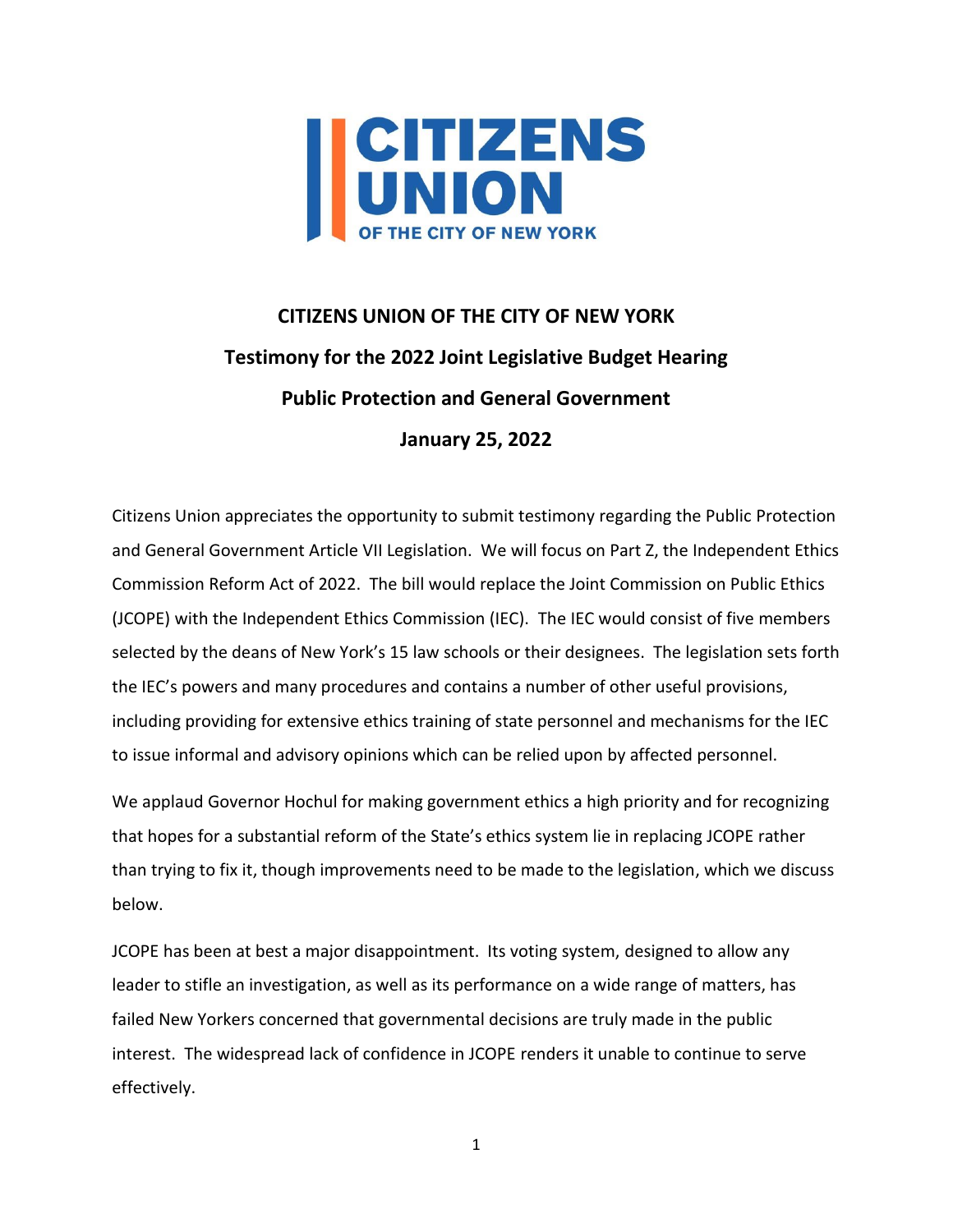The IEC would be a substantial improvement over JCOPE from the outset, by establishing a more independent commission. Having law school deans collectively appoint five members would serve to insulate the Commission from the office holders the IEC would be regulating. Part Z calls for the commission to be diverse, and this must be stressed in the legislation. Having a smaller commission than the 14-member JCOPE should lead to more focused decisionmaking. The two-term limit on commissioner service would avoid entrenchment and keep the institution fresh.

## Commission Selection Process

The process in Part Z for selecting the commissioners is opaque. Given the importance of the position and of maintaining the integrity of the IEC, **the commission selection process needs to be more open**, so the public has awareness of who is being considered, at least in the final round. The deans should hold a public meeting to discuss the selection process. There should be some public vetting process. At the least, once finalists for the commission are identified, it would be useful to publicly announce those individuals and allow a short public comment period before a final vote is taken, and that vote should be done at a public meeting. This is not dramatically different from when the Governor appoints Court of Appeals Judges. In that case, after the Commission on Judicial Nomination submits nominees to the Governor, those names are made public and the Governor may not make an appointment for 15 days, to allow for a public vetting process.

#### Independence

Part Z sets forth qualifications for service as commissioners, and excludes persons who have been public employees, elected state officials, party chairmen or lobbyists within the past two years. **In addition to those limitations, commissioners and their close family members should not be big political donors or be doing business with the state**.

Part Z also would allow local government officials to serve on the IEC. We believe that is a mistake. **No government official or employee should serve on the IEC**, to keep the process distant from government employees generally. Similarly, the Executive Director of IEC, who would be appointed by the Commission, could be a current state or local employee under Part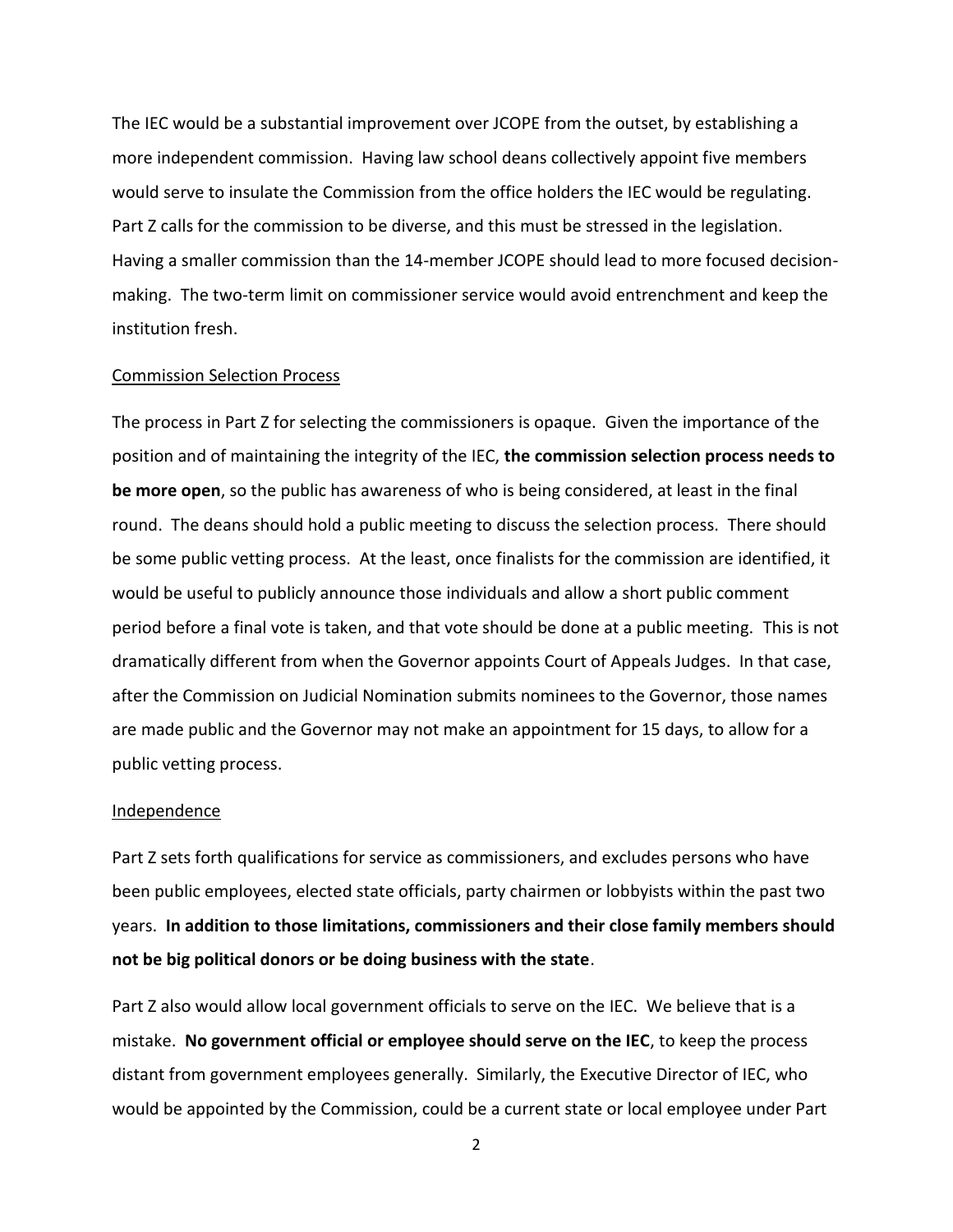Z. While we understand the view that there could be a talented person in government right for the job, we are concerned that someone appointed to the position may have come directly from a key office subject to oversight and not have the perspective and distance to at least be perceived as independent.

We note the commissioners are barred from contributing to candidates for statewide and state legislative office, but the proposed law would not bar them from contributing to political party committees. Funds from these contributions frequently find their way to candidates from those parties, and in any event **the commissioners and executive directors must be seen as entirely nonpartisan. Therefore, they should be barred from contributing to candidates directly or indirectly, including through political parties**. In addition, the Executive Director should have the same contribution restrictions as the commissioners.

The statute should be amended to **bar ex parte communications between IEC commissioners or staff and any government employee or the employee's representative regarding an ongoing or prospective investigation or other adjudication** of the IEC, except in that person's capacity as witnesses (or if the communication is with the subject of the investigation or that person's representative). JCOPE has been tarnished by members' receiving calls from government officials outraged at certain actions that were leaked by someone associated with JCOPE. While Part Z works to bar such leaks, there needs to be the further step of banning communications triggered by such leaks.

#### **Transparency**

While we recognize that an investigative agency needs to be able to keep some confidentiality, more transparency is necessary to allow the public to have confidence of the IEC's process. **Certain transparency provisions lacking in the legislation should not be left for the IEC to decide to implement**.

In matters where the IEC investigates wrongdoing, **once the IEC makes a finding that probable cause exists that a violation took place, any subsequent hearing should be made open to the public**. After a finding of probable cause, the public interest in knowing of the proceeding outweighs the privacy interest if the affected government employee. **Determinations**